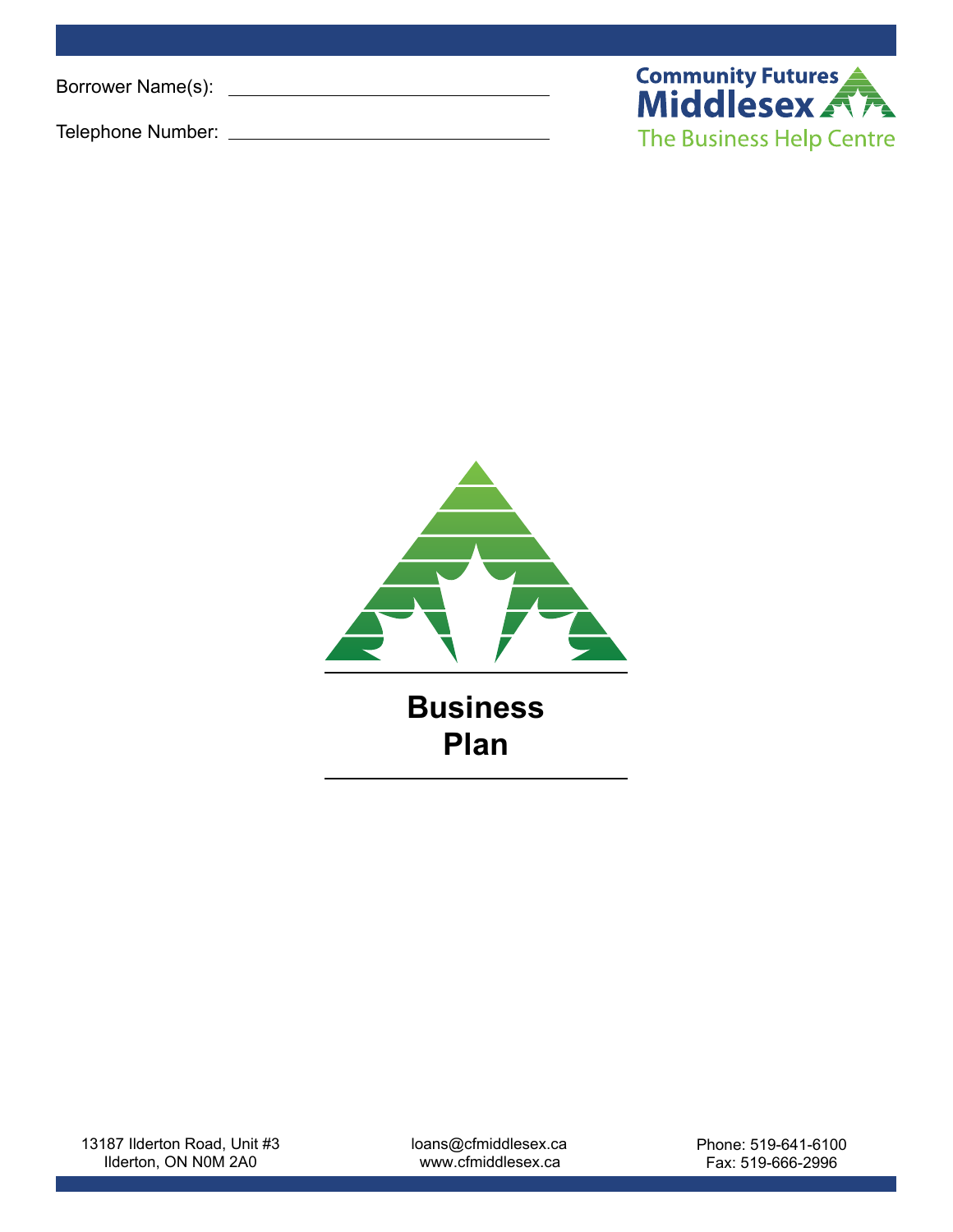| YOUR BUSINESS IDEA                                                          |                                                                                                                          |
|-----------------------------------------------------------------------------|--------------------------------------------------------------------------------------------------------------------------|
| 1) In a few sentences, please summarize your business or business idea.     |                                                                                                                          |
|                                                                             |                                                                                                                          |
|                                                                             |                                                                                                                          |
|                                                                             |                                                                                                                          |
|                                                                             |                                                                                                                          |
|                                                                             |                                                                                                                          |
|                                                                             |                                                                                                                          |
|                                                                             |                                                                                                                          |
|                                                                             |                                                                                                                          |
| 2) Do you plan to build on an existing business or to start a new business? |                                                                                                                          |
|                                                                             |                                                                                                                          |
|                                                                             |                                                                                                                          |
|                                                                             |                                                                                                                          |
|                                                                             |                                                                                                                          |
|                                                                             |                                                                                                                          |
|                                                                             |                                                                                                                          |
|                                                                             |                                                                                                                          |
| <b>TARGET MARKET</b>                                                        |                                                                                                                          |
| trends, etc.                                                                | 1) Who is your target customer? Describe their characteristics such as age, income, buying patterns, geographic area(s), |
|                                                                             |                                                                                                                          |
|                                                                             |                                                                                                                          |
|                                                                             |                                                                                                                          |
|                                                                             |                                                                                                                          |
|                                                                             |                                                                                                                          |
|                                                                             |                                                                                                                          |
|                                                                             |                                                                                                                          |
|                                                                             |                                                                                                                          |
| 2) What need or opportunity is your product or service addressing?          |                                                                                                                          |
|                                                                             |                                                                                                                          |
|                                                                             |                                                                                                                          |
|                                                                             |                                                                                                                          |
|                                                                             |                                                                                                                          |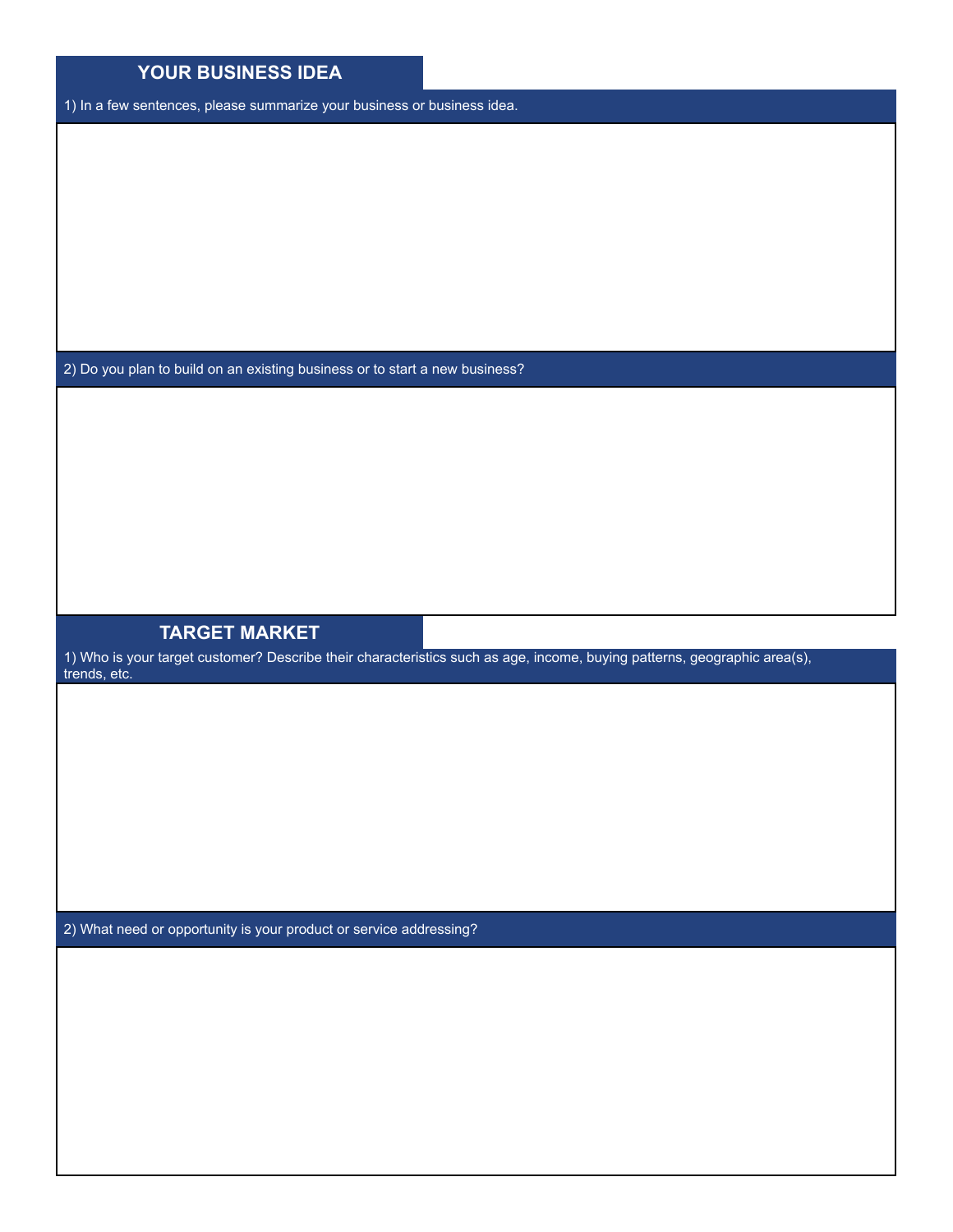| <b>TARGET MARKET</b> |  |
|----------------------|--|
|                      |  |

3) Who is your competition within or outside of the region? What are their strengths and weaknesses?

4) Why will people buy from you or use your services instead of the competition?

## **OPERATIONS**

1) Do you have/need any specific equipment to operate your business?

2) Where will the business be located? Are renovations, repairs or improvements required?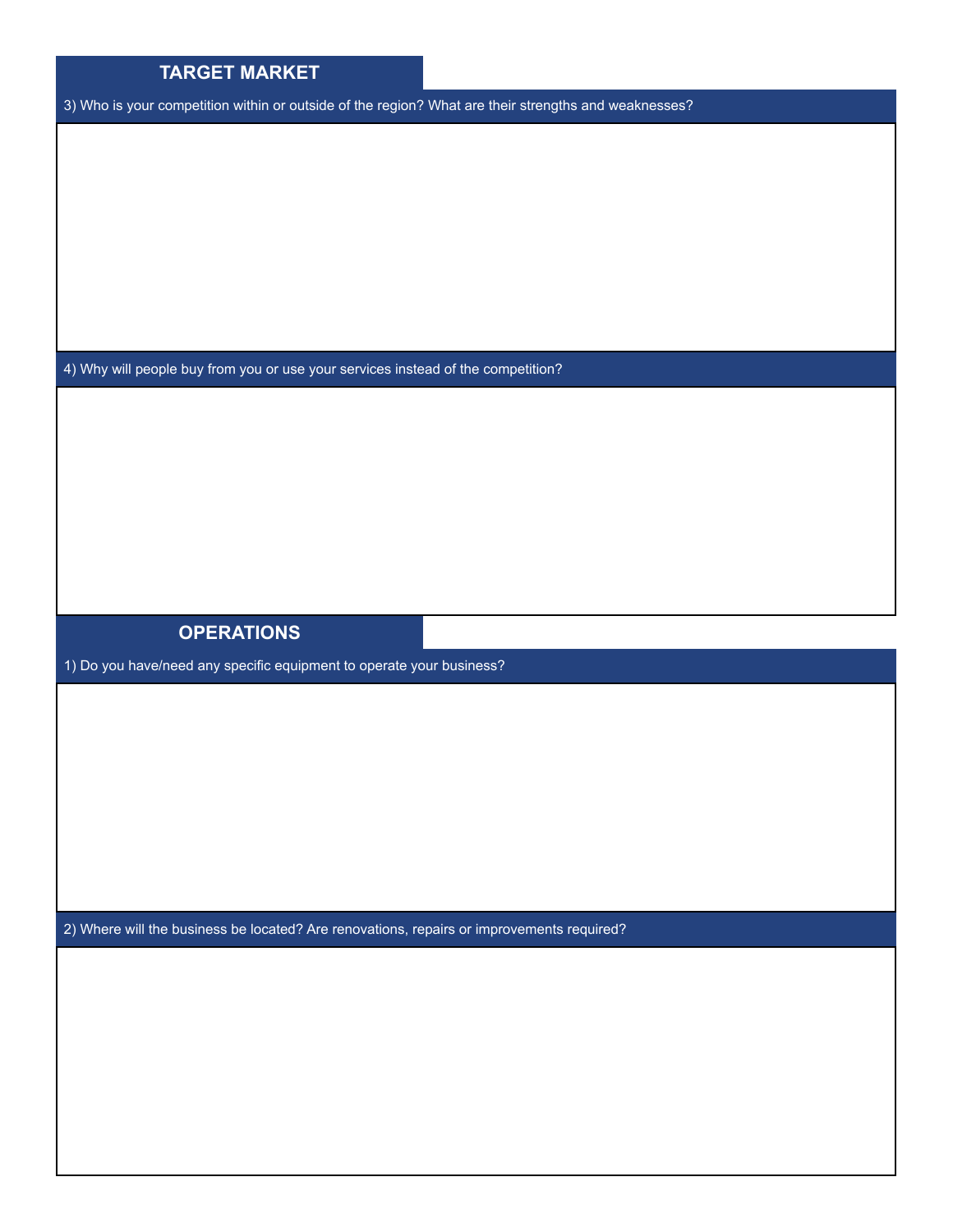| <b>PRODUCTION</b>                                                           |                                                                                                                                      |
|-----------------------------------------------------------------------------|--------------------------------------------------------------------------------------------------------------------------------------|
| 1) What steps are required to make your product or to provide your service? |                                                                                                                                      |
|                                                                             |                                                                                                                                      |
|                                                                             |                                                                                                                                      |
|                                                                             |                                                                                                                                      |
|                                                                             |                                                                                                                                      |
|                                                                             |                                                                                                                                      |
|                                                                             |                                                                                                                                      |
|                                                                             |                                                                                                                                      |
|                                                                             | 2) Who will do the steps above? Are you dependent on anyone and, if so, what will you do if they become unavailable?                 |
|                                                                             |                                                                                                                                      |
|                                                                             |                                                                                                                                      |
|                                                                             |                                                                                                                                      |
|                                                                             |                                                                                                                                      |
|                                                                             |                                                                                                                                      |
|                                                                             |                                                                                                                                      |
|                                                                             |                                                                                                                                      |
| <b>MARKETING</b>                                                            |                                                                                                                                      |
| agents be needed?                                                           | 1) What steps are involved in selling your product/service? Do you have time to produce and sell, or will distributors, shippers and |
|                                                                             |                                                                                                                                      |
|                                                                             |                                                                                                                                      |
|                                                                             |                                                                                                                                      |

2) How will you connect with your target customer(s)?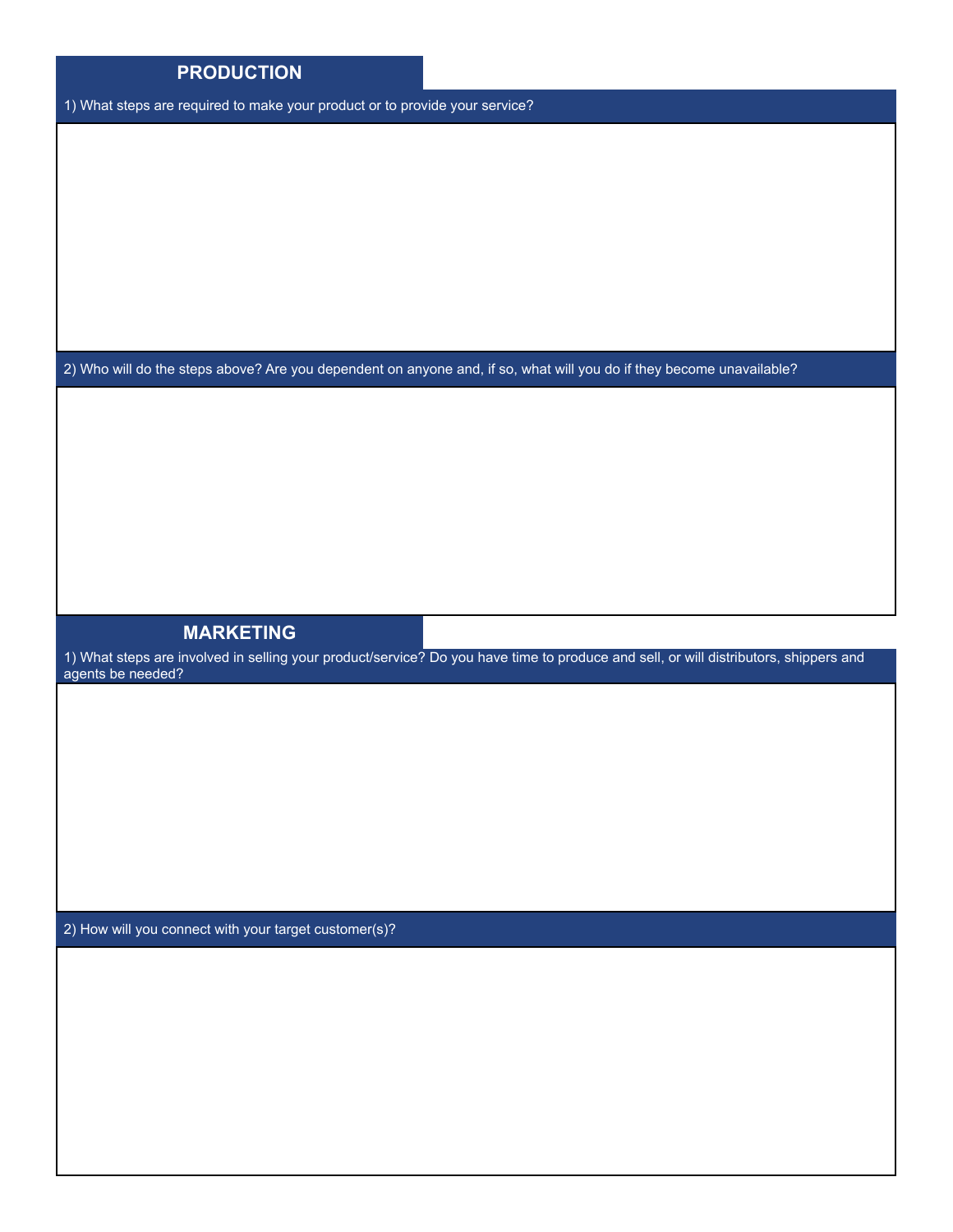## **MARKETING**

3) Do you have a marketing plan? If so, please describe.

## **FINANCES**

1) What price will you charge, how did you decide on it, and how does it compare with your competition? Will customers think this is a fair price?